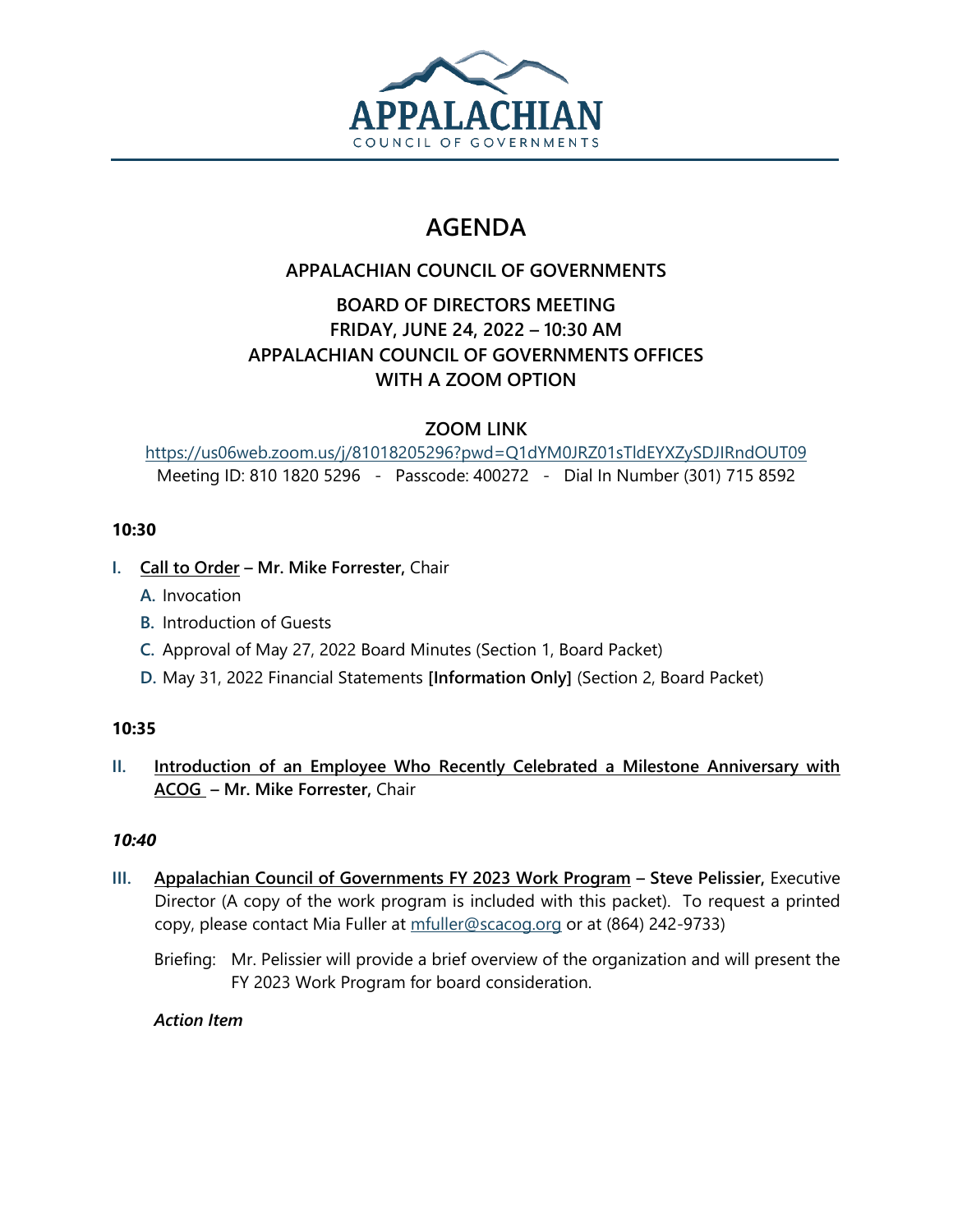

#### *11:00*

- **IV. Personnel Committee Report – E Riley**, Chair, Personnel Committee, **Steve Pelissier**, Executive Director (Section 3, Board Packet)
	- A. Organizational Overview
	- B. Proposed Amendment to the ACOG Policy Manual to Provide for an Educational Reimbursement
	- C. Creation of One New Staff Position in the Grant Services Program Area
	- D. Opportunity for Employee Merit Increases in FY 2023

Briefing: The Personnel Committee will present recommendations for Board action.

#### *Action Item*

#### **11:15**

- **V. Finance Committee Report – Ensley Feemster,** Chair, Finance Committee, **Steve Pelissier**, Executive Director, **Don Zimmer**, Finance Director (Section 4, Board Packet)
	- A. FY 2022 Financial Review
	- B. Allocation of FY 2022 Revenues in Excess of Expenditures
	- C. FY 2023 Budget

Briefing: The Finance Committee will present recommendations for Board action.

#### *Action Item*

#### **11:25**

- **VI. ACOG Building Needs – Steve Pelissier,** Executive Director
	- Briefing: The ACOG building is in need of renovation and expansion to meet current and future needs. Mr. Pelissier will present findings from a preliminary architectural study and a process for proceeding with planning, design, and construction. Mr. Pelissier will ask the board to take action on a resolution to proceed.

#### **Action Item**